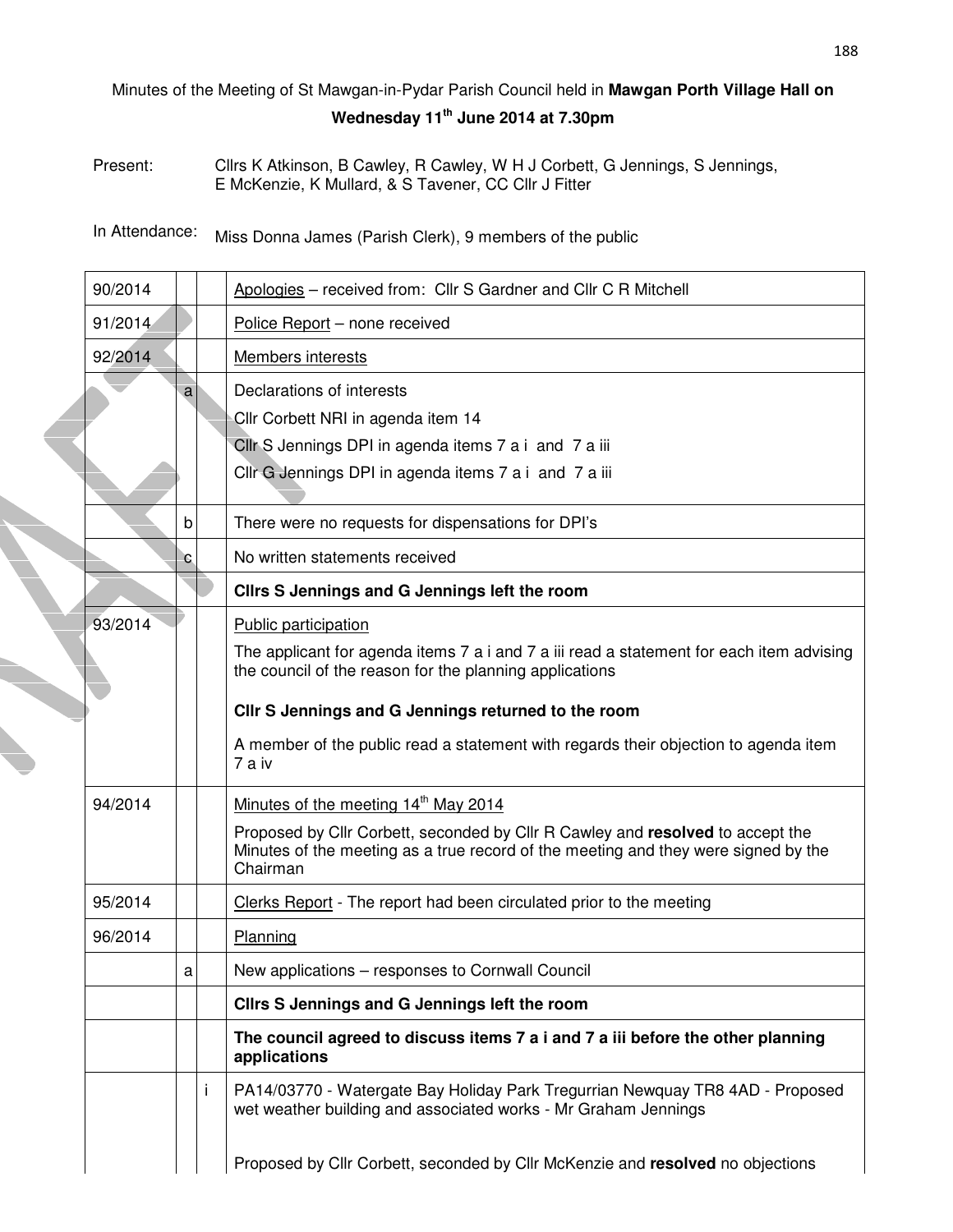|  |   | Ш   | PA14/03897 - Watergate Bay Holiday Park Tregurrian Newquay TR8 4AD - Proposed<br>extension of seasonal use for the outer field of holiday park (from 56 days March -<br>September) - Mr Graham Jennings                                                                                                                                                                                                          |
|--|---|-----|------------------------------------------------------------------------------------------------------------------------------------------------------------------------------------------------------------------------------------------------------------------------------------------------------------------------------------------------------------------------------------------------------------------|
|  |   |     | Proposed by Cllr R Cawley, seconded by Cllr Mullard and resolved no objections                                                                                                                                                                                                                                                                                                                                   |
|  |   |     | Clirs S Jennings and G Jennings returned to the room                                                                                                                                                                                                                                                                                                                                                             |
|  |   | ii. | PA14/03669 - Lanherne Mill Winsor Lane St Mawgan Newquay Cornwall TR8 4EU -<br>Proposed extension to rear of dwelling to provide new kitchen and conversion of<br>garage building, with extension to provide garden room - Mr Andrew Cominos                                                                                                                                                                     |
|  |   |     | CIIr Atkinson advised the meeting that although the Parish Council had requested an<br>extension to give its comments to CC, an extension was not granted. The Parish<br>Council had advised CC that they had no objection to the application but would like CC<br>to note their comments on the lack of turning space for cars and the dangers of cars<br>from the property having to reverse onto Winsor Lane. |
|  |   | iv  | PA14/04014 - Beau Vista Gwel-An-Mor Mawgan Porth Newquay TR8 4DW - Proposed<br>alterations, extension and garage - Mr Bruce Wicks                                                                                                                                                                                                                                                                                |
|  |   |     | After lengthy discussion: Proposed by Cllr Corbett, seconded by Cllr G Jennings and<br>resolved that the council object to this application owing to the overbearing impact on<br>the neighbouring property and loss of light, the raising of ridge height and precedent<br>effect and the proposed garage changing the building line.                                                                           |
|  |   | v   | PA14/04041 - Windsong 25 Tredragon Close Mawgan Porth Newquay Cornwall TR8<br>4DP - Construction of rear dormer and balcony to first floor - Mawgan Porth Holiday<br>Park                                                                                                                                                                                                                                        |
|  |   |     | An objection to this planning application has been raised by a parishioner to the Parish<br>Council which the PC is unable to substantiate at the time of the meeting.                                                                                                                                                                                                                                           |
|  |   | ٧ı  | PA14/03501 - Dalswinton House Hotel St. Mawgan Newquay TR8 4EZ - Change of<br>use from Guest House with owners accommodation to private dwelling - Mr Stuart<br>Hope                                                                                                                                                                                                                                             |
|  |   |     | Proposed by Cllr Corbett, seconded by Cllr G Jennings and resolved no objections                                                                                                                                                                                                                                                                                                                                 |
|  | b |     | Advices and decisions by Cornwall Council - circulated                                                                                                                                                                                                                                                                                                                                                           |
|  | с |     | To discuss planning enforcement issues – to refer any new issues and updates - if any                                                                                                                                                                                                                                                                                                                            |
|  |   |     | Clerk to: Contact CC enforcement to advise that there have been reports of someone<br>living in the shed at the rear of Tivendale in Trevarrian near the mews.                                                                                                                                                                                                                                                   |
|  |   |     | Cllr G Jennings advised that she had been asked by several members of the parish to<br>question the height of the roof at The Bowgie, Trevarrian.                                                                                                                                                                                                                                                                |
|  |   |     |                                                                                                                                                                                                                                                                                                                                                                                                                  |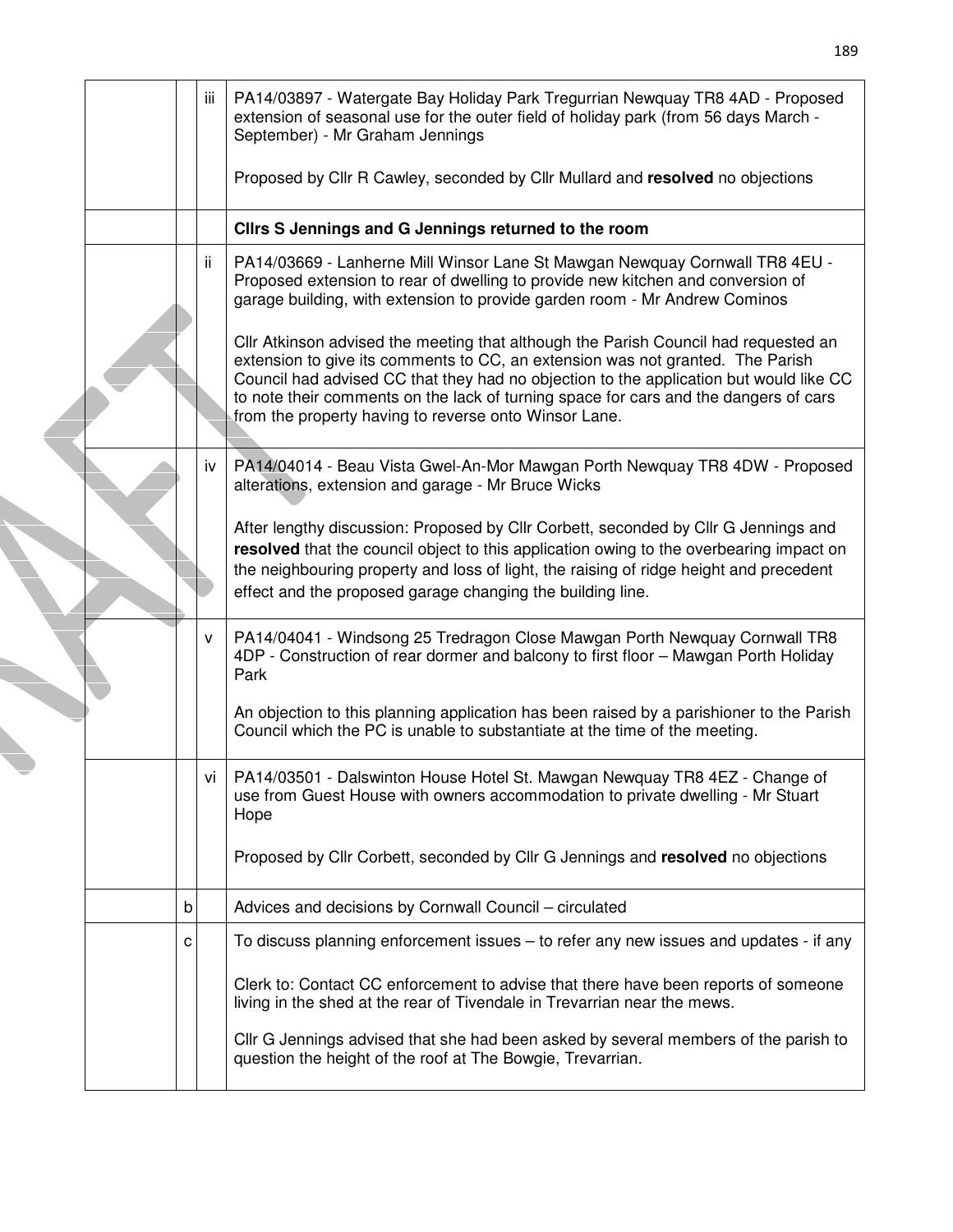|          | d |     | Affordable housing $-$ to discuss the results of the recent survey and approve any<br>associated actions                                                                                                                                                                                                                                                                |
|----------|---|-----|-------------------------------------------------------------------------------------------------------------------------------------------------------------------------------------------------------------------------------------------------------------------------------------------------------------------------------------------------------------------------|
|          |   |     | CIIr Atkinson proposed that the council working group convene a meeting with CC to<br>discuss the next steps                                                                                                                                                                                                                                                            |
| 97/2014  |   |     | Neighbourhood Planning - The report had been circulated prior to the meeting                                                                                                                                                                                                                                                                                            |
|          |   |     | Cllr McKenzie updated the meeting. The neighbourhood planning group wish to print<br>leaflets for a mail drop on local houses and to distribute at local community events.<br>Proposed by Cllr Corbett, seconded by Cllr R Cawley and resolved to allocate up to<br>£100 to the neighbourhood planning group to allow printing and associated costs for<br>the leaflets |
| 98/2014  |   |     | Working groups:                                                                                                                                                                                                                                                                                                                                                         |
|          | a |     | Beach and environment                                                                                                                                                                                                                                                                                                                                                   |
|          |   | İ.  | Working Group report - none received                                                                                                                                                                                                                                                                                                                                    |
|          | b |     | <b>Amenities</b>                                                                                                                                                                                                                                                                                                                                                        |
|          |   | i   | Working Group report - The report had been circulated prior to the meeting                                                                                                                                                                                                                                                                                              |
|          |   |     | Proposed by Cllr Tavener, seconded by Cllr Atkinson and resolved to pay up to a<br>maximum of 8 hours work for the moving of/removal of earth in the burial ground                                                                                                                                                                                                      |
|          | C |     | <b>Transport and Rights of Way</b>                                                                                                                                                                                                                                                                                                                                      |
|          |   | j.  | <b>Working Group report</b>                                                                                                                                                                                                                                                                                                                                             |
|          |   |     | The council has been advised that there is now a gate on Church Lane (also known as<br>Rectory Lane)                                                                                                                                                                                                                                                                    |
|          |   | ii. | To discuss parking issues at Carloggas and approve any associated actions                                                                                                                                                                                                                                                                                               |
|          |   |     | Cllr B Cawley suggested the use of a nearby car park could alleviate the issue of<br>parking                                                                                                                                                                                                                                                                            |
| 99/2014  |   |     | Reports - to receive reports from meetings - none received                                                                                                                                                                                                                                                                                                              |
| 100/2014 |   |     | To approve the purchase of a mobile telephone for the clerk and any associated<br>expenditure                                                                                                                                                                                                                                                                           |
|          |   |     | Proposed by Cllr Atkinson, seconded by Cllr Tavener and resolved to provide the<br>council clerk with a mobile telephone, not exceeding a contract of £15.00 per month                                                                                                                                                                                                  |
| 101/2014 |   |     | Purchase of playground equipment                                                                                                                                                                                                                                                                                                                                        |
|          | a |     | Verbal update by the clerk on the S106 application                                                                                                                                                                                                                                                                                                                      |
|          |   |     | Clerk updated the council on the progress of the S106 application                                                                                                                                                                                                                                                                                                       |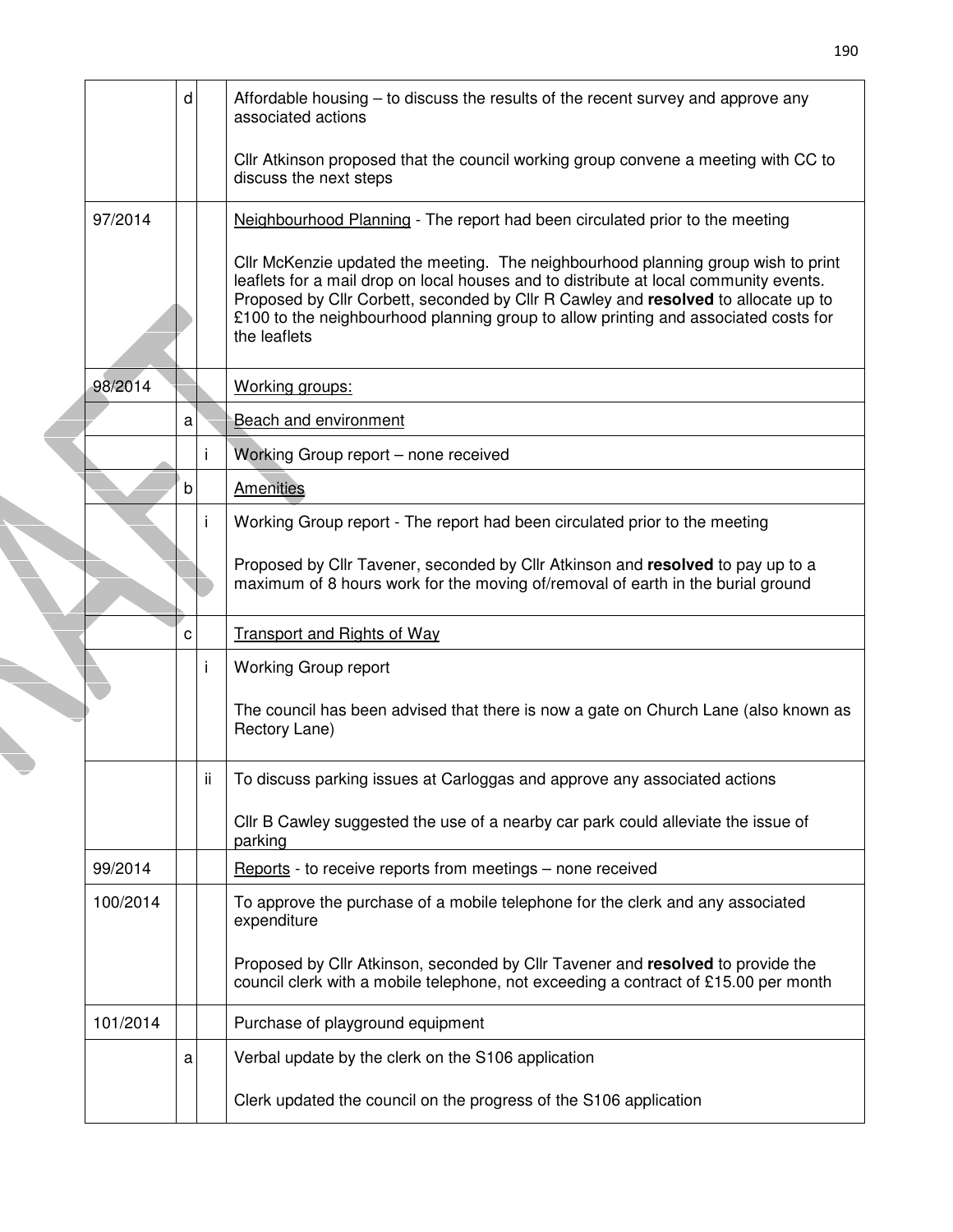|                                                                                                                                                                                                                                            | b |  | To agree council funding up to a maximum of £5000                                                                                                                                                                           |             |  |  |  |  |  |
|--------------------------------------------------------------------------------------------------------------------------------------------------------------------------------------------------------------------------------------------|---|--|-----------------------------------------------------------------------------------------------------------------------------------------------------------------------------------------------------------------------------|-------------|--|--|--|--|--|
| Proposed by Cllr Atkinson, seconded by Cllr Tavener and resolved that the council<br>would use up to £5000 of the councils reserves held for the multi-play area in<br>conjunction with the S106 funds to purchase the play area equipment |   |  |                                                                                                                                                                                                                             |             |  |  |  |  |  |
|                                                                                                                                                                                                                                            | c |  | To delegate the Chairman and Vice Chairman in conjunction with the clerk to place the<br>order with Sovereign and authorise Sovereign to start work once the S106 funding has<br>been granted                               |             |  |  |  |  |  |
|                                                                                                                                                                                                                                            |   |  | Proposed by Cllr G Jennings, seconded by Cllr Corbett and resolved                                                                                                                                                          |             |  |  |  |  |  |
| 102/2014                                                                                                                                                                                                                                   |   |  | Cllr Gardner to update the council on the review of the councils' Standing Orders                                                                                                                                           |             |  |  |  |  |  |
|                                                                                                                                                                                                                                            |   |  | As apologies had been sent from Cllr Gardner, this item would be held over for the next<br>meeting                                                                                                                          |             |  |  |  |  |  |
|                                                                                                                                                                                                                                            |   |  | <b>CIIr Corbett left the room</b>                                                                                                                                                                                           |             |  |  |  |  |  |
| 103/2014                                                                                                                                                                                                                                   |   |  | <b>Accounts</b>                                                                                                                                                                                                             |             |  |  |  |  |  |
|                                                                                                                                                                                                                                            |   |  | Proposed by Cllr B Cawley, seconded by Cllr R Cawley and resolved by the council<br>that accounts totalling £ 3768.64 listed below, were approved for payment and duly<br>signed.                                           |             |  |  |  |  |  |
|                                                                                                                                                                                                                                            |   |  | <b>T</b> Michell<br>Maintenance                                                                                                                                                                                             | £ 1450.68   |  |  |  |  |  |
|                                                                                                                                                                                                                                            |   |  | D James<br>Salary & Exp                                                                                                                                                                                                     | 668.63<br>£ |  |  |  |  |  |
|                                                                                                                                                                                                                                            |   |  | PAYE Tax & NI<br><b>HMRC</b>                                                                                                                                                                                                | 159.84<br>£ |  |  |  |  |  |
|                                                                                                                                                                                                                                            |   |  | M Farmer<br><b>Beach Cleaning</b>                                                                                                                                                                                           | £ 1352.80   |  |  |  |  |  |
|                                                                                                                                                                                                                                            |   |  | <b>MPVH</b><br>Hall hire                                                                                                                                                                                                    | 40.00<br>£  |  |  |  |  |  |
|                                                                                                                                                                                                                                            |   |  | W Corbett<br>Reimbursement of insurance premium                                                                                                                                                                             | 96.69<br>£  |  |  |  |  |  |
|                                                                                                                                                                                                                                            |   |  | Total                                                                                                                                                                                                                       | £3768.64    |  |  |  |  |  |
|                                                                                                                                                                                                                                            |   |  | <b>CIIr Corbett returned to the room</b>                                                                                                                                                                                    |             |  |  |  |  |  |
| 104/2014                                                                                                                                                                                                                                   |   |  | To receive an update from the St Mawgan Toilets Working Group and discuss and<br>approve any associated actions and expenditure                                                                                             |             |  |  |  |  |  |
|                                                                                                                                                                                                                                            |   |  | After lengthy discussion:                                                                                                                                                                                                   |             |  |  |  |  |  |
|                                                                                                                                                                                                                                            |   |  | Proposed by Cllr Atkinson, seconded by Cllr G Jennings and resolved that the council<br>will look to take on the freehold of the public toilets in St Mawgan                                                                |             |  |  |  |  |  |
|                                                                                                                                                                                                                                            |   |  | Proposed by Cllr Atkinson, seconded by Cllr McKenzie and resolved that the council<br>make a formal application to the Bedruthan Steps Community Fund for £3000 towards<br>the set up costs of the St Mawgan public toilets |             |  |  |  |  |  |

191